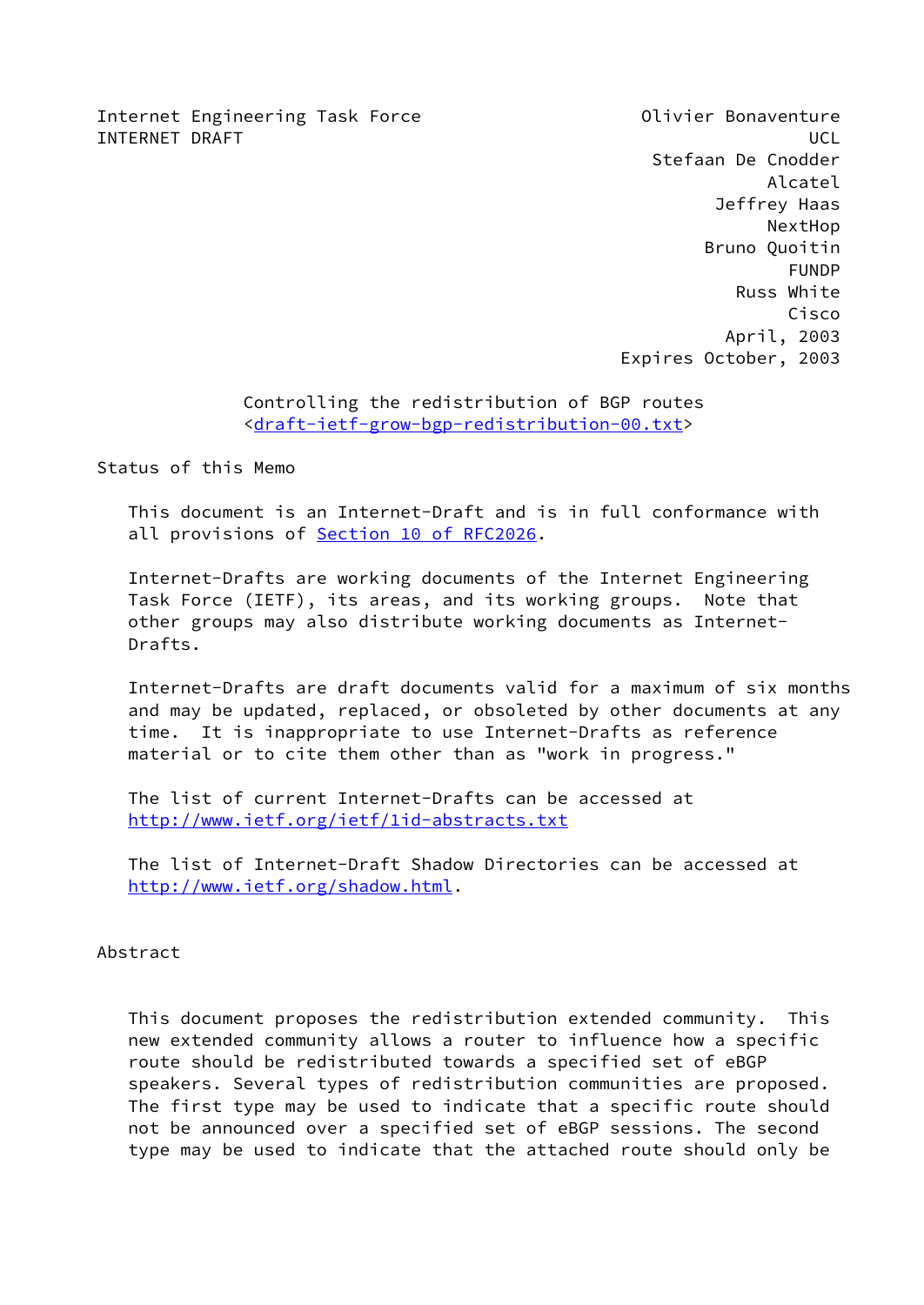[draft-ietf-grow-bgp-redistribution-00.txt](https://datatracker.ietf.org/doc/pdf/draft-ietf-grow-bgp-redistribution-00.txt) April 2003

 announced with the NO\_EXPORT community over the specified set of eBGP sessions and the third type may be used to indicate that the attached route should be prepended n times when announced over a specified set of eBGP sessions.

<span id="page-1-0"></span>[1](#page-1-0) Introduction

 In today's commercial Internet, many ISPs need to have some control on their inter-domain traffic. In the outgoing direction, this control can be obtained by configuring the BGP routers of the ISP to favor some routes over others by using the LOCAL-PREF attribute. However, due to the asymetry of Internet traffic, most ISPs also need to control their incoming traffic.



Figure 1: Simple inter-domain topology

 In the incoming direction, the only way to influence the traffic flow is to control the redistribution of its routes. Several methods exist and are used in practice [\[Halabi97](#page-12-0), [COM-SUR](#page-13-0)]. In this case, the ISP needs to influence the redistribution and the selection of its own routes by remote ISPs. Since the default configuration of many BGP routers is to select the route with the smallest AS path length, a common technique is to artificially increase the length of the AS path for some announced routes. For example, in figure 1, if AS20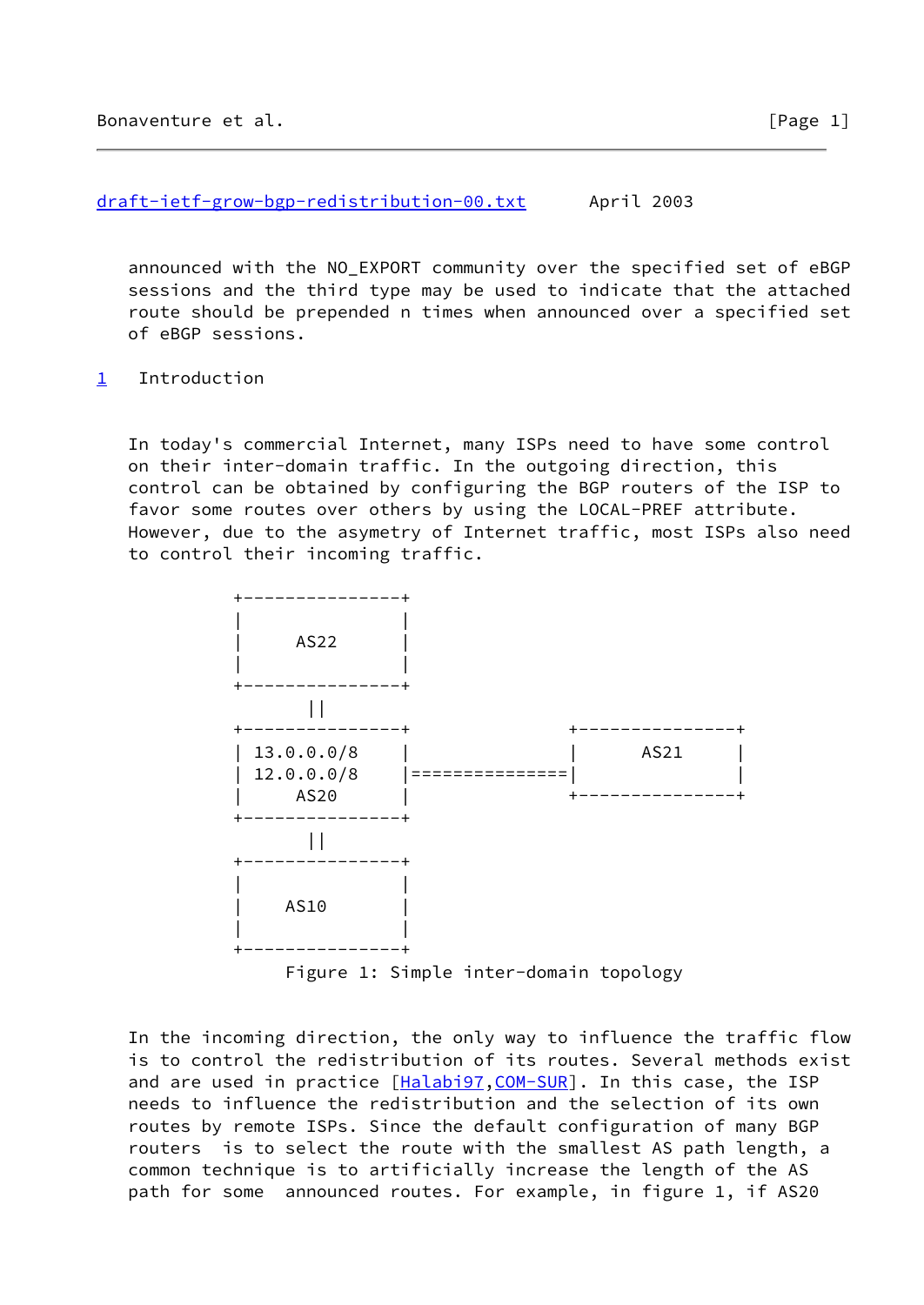wanted to indicate that it prefers to receive its traffic towards subnet 13.0.0.0/8 through its link with AS22, then it would announce this prefix as usual on this link to AS22 and announce a prefix with the AS20:AS20:AS20:AS20 path to AS21 and AS10. If AS10 and AS21 use the AS path length to select the best BGP route, they will prefer the

Bonaventure et al. **Example 2** and the set of the set of  $\left[\text{Page 2}\right]$ 

#### [draft-ietf-grow-bgp-redistribution-00.txt](https://datatracker.ietf.org/doc/pdf/draft-ietf-grow-bgp-redistribution-00.txt) April 2003

 shorter route received by AS22. This requires manual configuration of the BGP routers, but path prepending is very frequently used today on the Internet [\[Huston01](#page-13-1)]. In some cases, the configuration burden can be reduced by using the BGP communities attribute.

 Recently, several large ISPs have gone one step further by defining BGP communities that allow their customers to influence the redistribution of their routes. For example, in figure 1, AS20 could configure its BGP routers to always prepend AS20 four times when they announce via eBGP a route received from one of AS20's customers with a special community attribute. For this, AS20 needs to publish the specific BGP communities that it supports and its customers need to configure their router appropriately. If AS20 needs to define a new BGP community or change an existing one, it must inform all its customers may need to update the configuration of their routers.

 A more detailed survey of the utilization of the BGP community attribute by ISPs may be found in  $[COM-SUR]$  $[COM-SUR]$  $[COM-SUR]$ . This survey reveals the following:

- Many different ASes define their own BGP community values to allow their customers/peers to indicate that a particular route should not be propagated towards a specific AS, towards the routers attached to a specific IX, or towards ASes within a given geographical area (e.g. a European AS could want to prohibit a route from being announced to US peers).
- Many ASes define their own BGP community values to allow their peers or customers to indicate that an announced route should be prepended when announced towards a specific AS, IX or set of ASes.
- Several ASes define their own BGP community attribute to indicate that a given route should only be redistributed towards a specified AS.

 Furthermore, this survey also reveals that some ASes have difficulty providing all these facilities while still relying on their assigned set of BGP community values. For example, some ASes have chosen to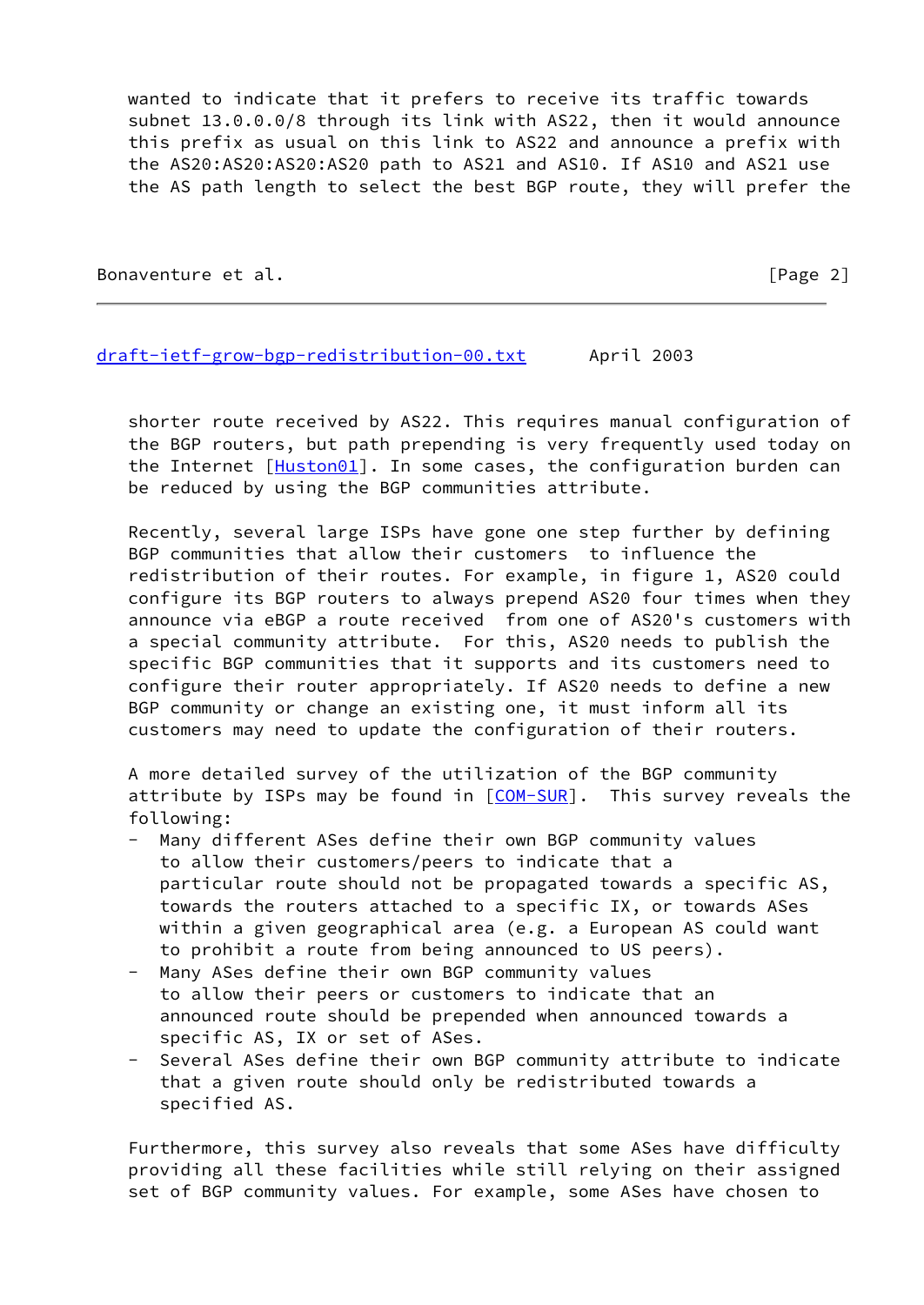reuse several BGP community values in the private AS space (i.e. community values 64512:00 - 65534:65535) to be able to define structured communities that allow their customers to influence the redistribution of their routes. Some of these community values appear in BGP tables on the global Internet.

 Although the survey shows that these BGP communities are widely used today to provide such facilities, this is far from the best solution. Requiring each AS to select its own values for the BGP communities and to document these values in the routing registries is not very efficient because it forces the BGP routers to be configured manually based on information found in these registries, peering agreements,

Bonaventure et al. **Example 20** and the set of the set of  $\left[\text{Page 3}\right]$ 

[draft-ietf-grow-bgp-redistribution-00.txt](https://datatracker.ietf.org/doc/pdf/draft-ietf-grow-bgp-redistribution-00.txt) April 2003

or elsewhere.

 In this document, we define a new type of BGP extended community. By using a set BGP extended communities with a precise syntax, we support most of the current utilizations of the BGP community without relying unnecessarily on manual configuration of the BGP routers. We believe that reducing the manual configuration of these routers would be very useful for the stability and the performance of the global Internet.

<span id="page-3-0"></span>[2](#page-3-0) Controlled redistribution of BGP routes

 This document defines a method to allow a BGP speaker to influence how its peers will redistribute its own routes. For this, the BGP speaker may define for each announced route a redistribution policy that controls how this route will be redistributed. This is done by defining a set of allowed or requested operations and a list of BGP speakers. The list of BGP speakers can be specified by listing either the BGP speakers that are covered by the redistribution policy or those that are not covered by this policy. The current version of this document supports the following operations:

 - the attached route should not be announced to the specified BGP speakers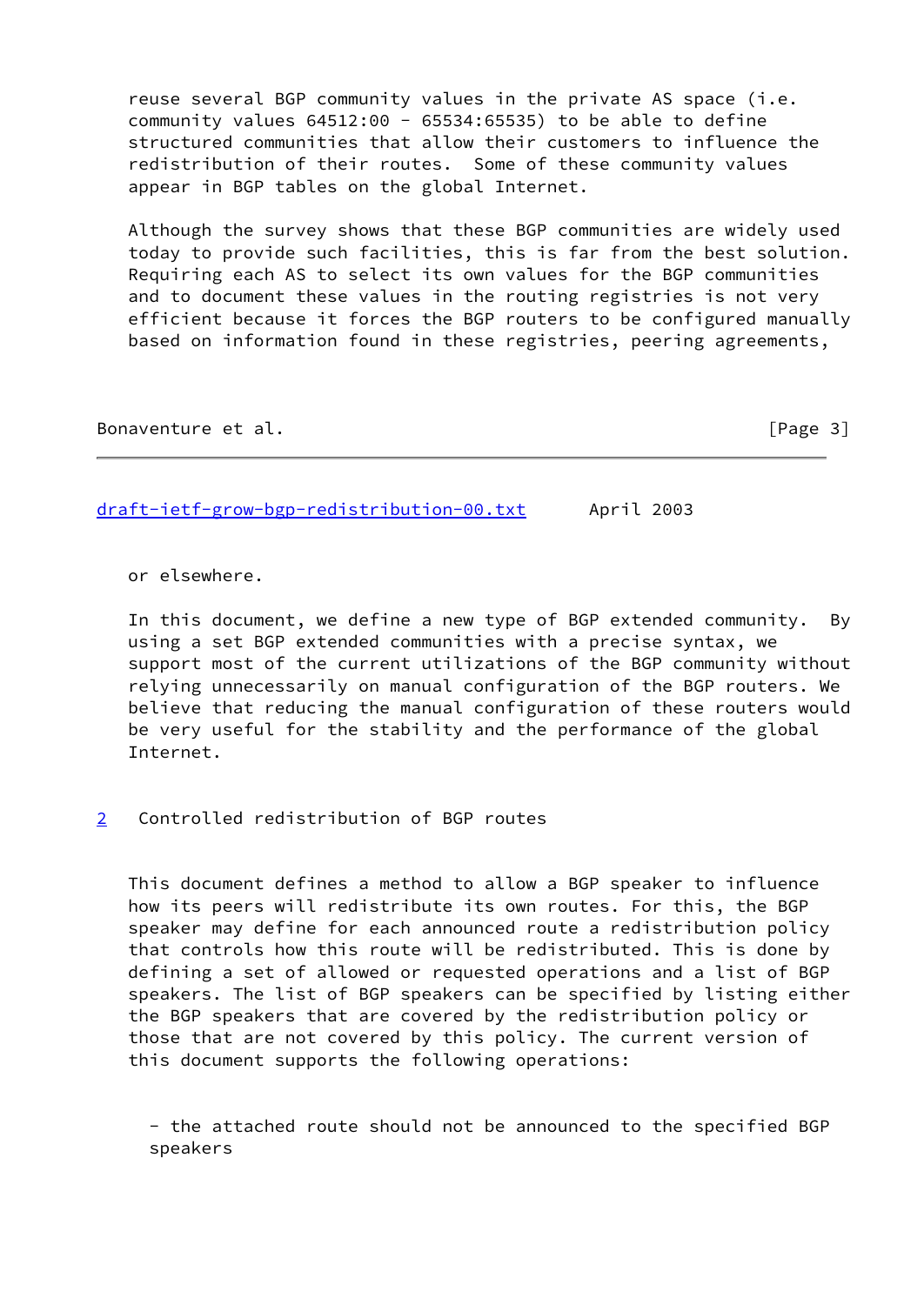- the attached route should only be announced to the specified BGP speakers

 - the attached route should be announced with the NO\_EXPORT attribute to the specified BGP speakers

 - the attached route should be prepended n times when announced to to the specified BGP speakers

 The redistribution policies are encoded in a special type of extended community called the redistribution community. If a redistribution policy applies to several of BGP speakers, then it will be encoded in several redistribution communities.

2.1 The redistribution community

The extended communities attribute is defined in [[EXT-COM\]](#page-13-2). This

Bonaventure et al. **Example 2018** Sonaventure et al.

[draft-ietf-grow-bgp-redistribution-00.txt](https://datatracker.ietf.org/doc/pdf/draft-ietf-grow-bgp-redistribution-00.txt) April 2003

 attribute allows a BGP router to attach a set of extended communi ties to an UPDATE message. Each extended community value is encoded as an eight octets quantity with a one or two octets type field and a six or seven octet value field. Several types of extended commu nity values are defined in [\[EXT-COM](#page-13-2)]. This document proposes a new well-known extended community: the redistribution community.

 The redistribution community is composed of a one octet type field (regular type). It is encoded as defined in  $[EXT-COM]$  $[EXT-COM]$  $[EXT-COM]$ . The high order bit is cleared (type assigned by IANA). Since the redistribu tion community is only used for signalling purposes between two neighbor AS's, bit6 is set meaning that the extended community is non-transitive across ASes. This is important to ensure that com munities used to affect the redistribution of routes by a given AS are not unnecessarily distributed over the entire Internet as it is often the case today  $[COM-SUR]$  $[COM-SUR]$ . The remaining 6 lower-order bits are to be defined by IANA (TBDTBD notation in figure 1).

1 octet 1 octet 6 octets +--------+--------+---------------------+ |01TBDTBD| Action | BGP\_Speakers\_Filter | +--------+--------+---------------------+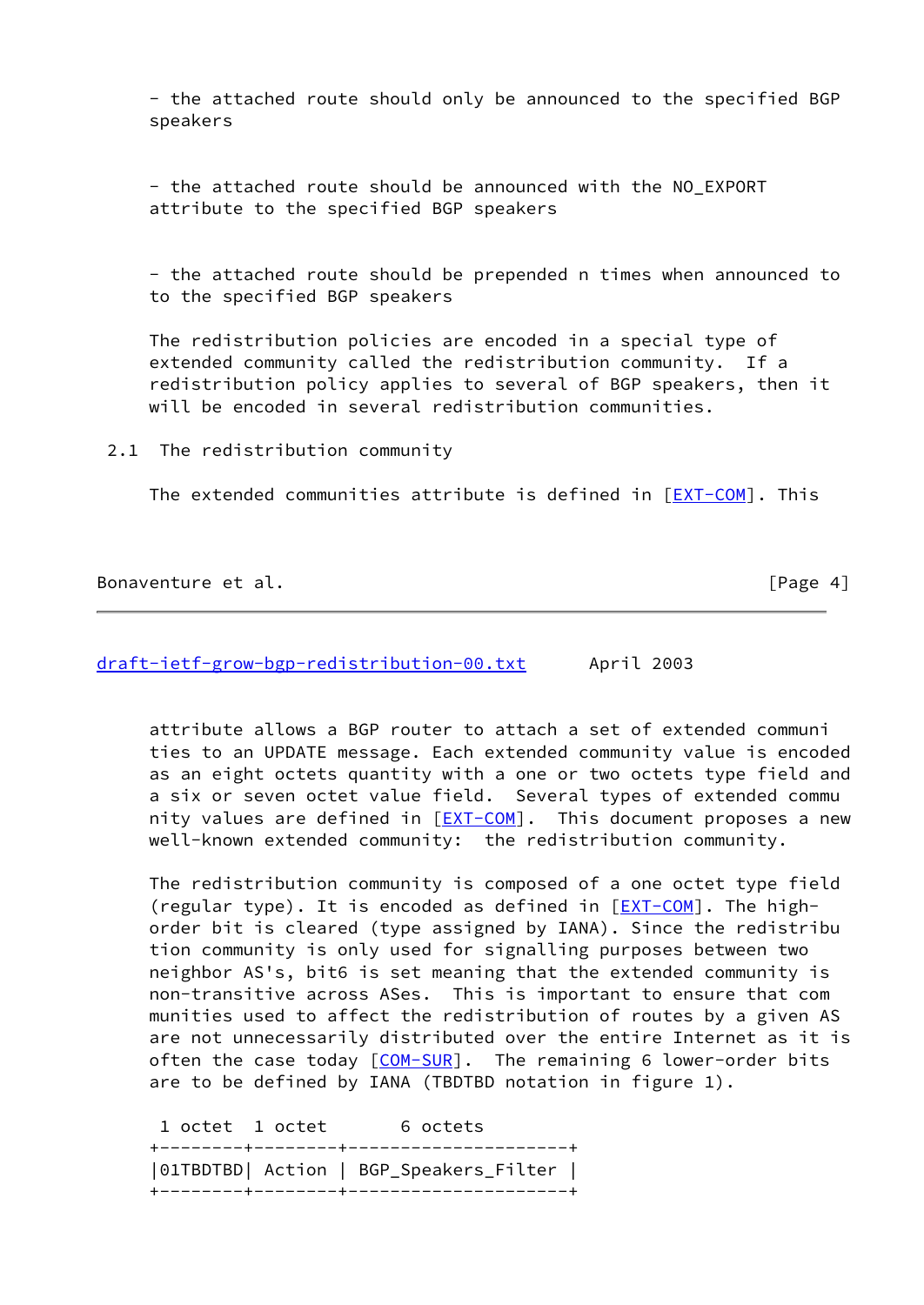Figure 1: Encoding of the redistribution community

 The remaining 7 octets of the redistribution community indicate how a router will advertise the received route to its peers. This requires two pieces of information: a filter to select a subset of BGP speakers and an action that indicates how the attached route should be redistributed to the selected BGP speakers. The high order octet indicates the action to be taken and the 6 remaining octets define the filter.

The Action octet is encoded as follow:

 - The high and the second order bits (Bit7 and Bit6) are reserved and set to zero in this document

- Bit5-3 are the Action type

- Bit2-0 are the Action parameters

Action types

 This document defines three types of actions (values 000b - 010b). Values 011b-111b are reserved for future use and are to be assigned

## Bonaventure et al. **Example 2018** Sonaventure et al.

[draft-ietf-grow-bgp-redistribution-00.txt](https://datatracker.ietf.org/doc/pdf/draft-ietf-grow-bgp-redistribution-00.txt) April 2003

by IANA by IETF consensus as defined in [[RFC2434](https://datatracker.ietf.org/doc/pdf/rfc2434)].

 - 000b Prepend. This action means that the AS number of the announcing router should be prepended when announcing the attached route to the BGP speakers covered by the redistribution policy. The action parameter indicates how many times the AS number should be prepended. Using an action parameter of 000 with this type, although legal, will not cause any additional prepending of the route's AS PATH.

 - 001b No\_Export. This action means that the NO\_EXPORT community should be inserted when announcing the attached route to the BGP speakers covered by the redistribution policy. This action type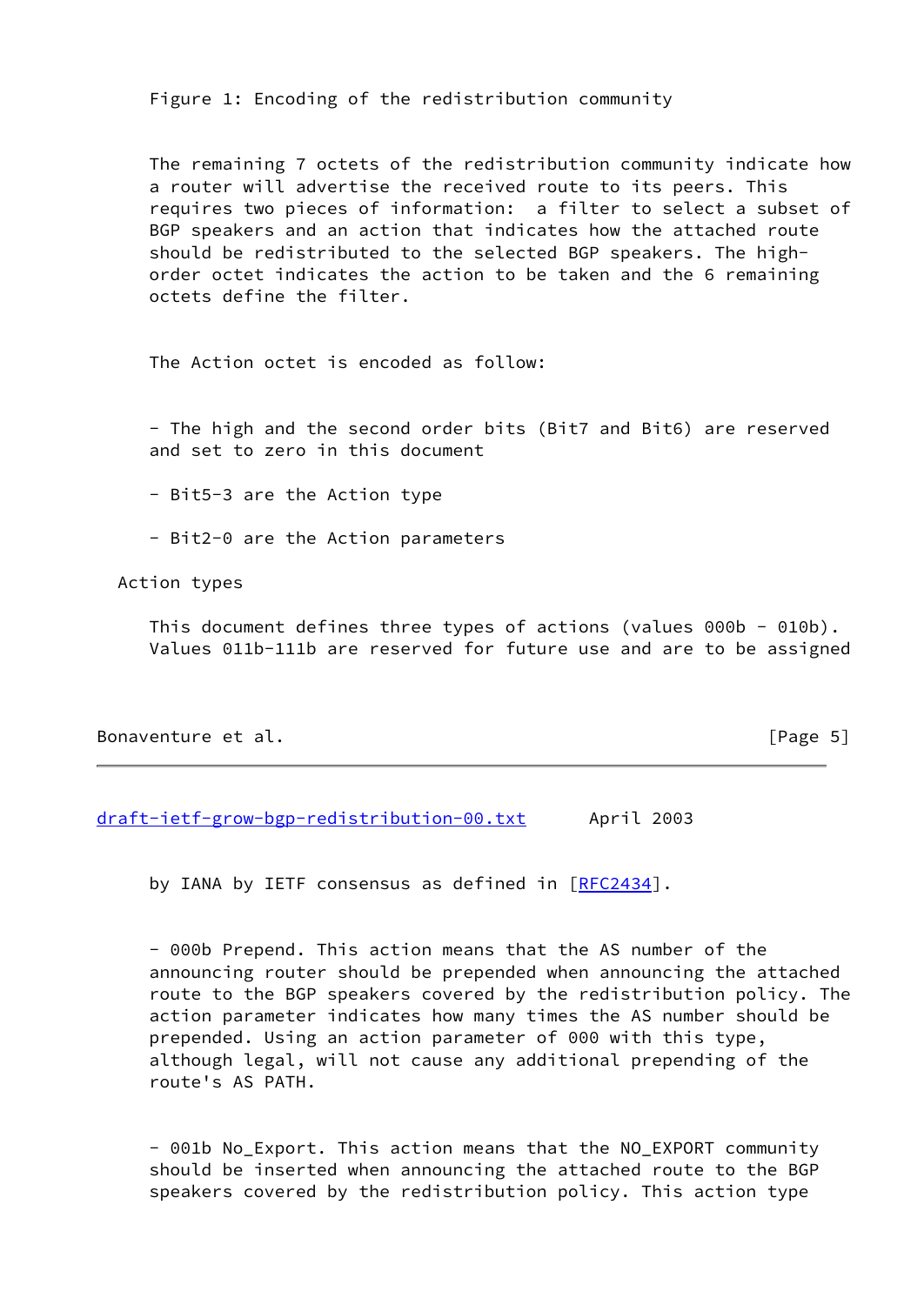does not require a parameter. The action parameter should be set to zero by the sender and ignored by the receiver.

 - 010b Do not announce. This action means that the route should not be announced to the BGP speakers covered by the redistribution pol icy. This action type does not require a parameter. The action parameter should be set to zero by the sender and ignored by the receiver.

The BGP Speakers Filter

 The BGP\_Speakers\_Filter field is used to specify the BGP speakers that will be affected by the specified action. It is composed of a one octet type field and a five octets value field.

 +--------+--------------------------------------+ | Type | BGP\_Speakers\_Filter Value (5 octets) | +--------+--------------------------------------+ Figure 2: Encoding of the BGP\_Speakers\_Filter field

 The BGP\_Speakers\_Filter field is used to specify the BGP speakers that will be affected by the specified action. There are two meth ods to specify the affected BGP speakers. The first method is to explicitly list all those speakers inside the BGP\_Speakers\_Filters field of the redistribution communities. In this case, the high order bit of the type field of the BGP\_Speakers\_Filter field is set to 1. The second method is to explicitly list only the BGP speak ers that will not be affected by the specified action. In this case, the high order bit of the BGP\_Speakers\_Filter type field shall be set to 0. The 7 low order bits of the BGP Speakers Filter type field are used to indicate the type of BGP speakers included

Bonaventure et al. **Example 2018** and the set of the set of  $[Page 6]$ 

[draft-ietf-grow-bgp-redistribution-00.txt](https://datatracker.ietf.org/doc/pdf/draft-ietf-grow-bgp-redistribution-00.txt) April 2003

 in the five low order octets of the BGP\_Speakers\_Filter field. This document defines four types of BGP\_Speakers\_Filters (values 0x01-0x04). Value 0x00 is reserved and values 0x05-0x3f are reserved for future use and are to be assigned by IANA by IETF con sensus as defined in [\[RFC2434](https://datatracker.ietf.org/doc/pdf/rfc2434)]. Values 0x40-0x7f are vendor spe cific and are assigned by IANA on a first come, first serve basis.

BGP\_Speakers\_Filter types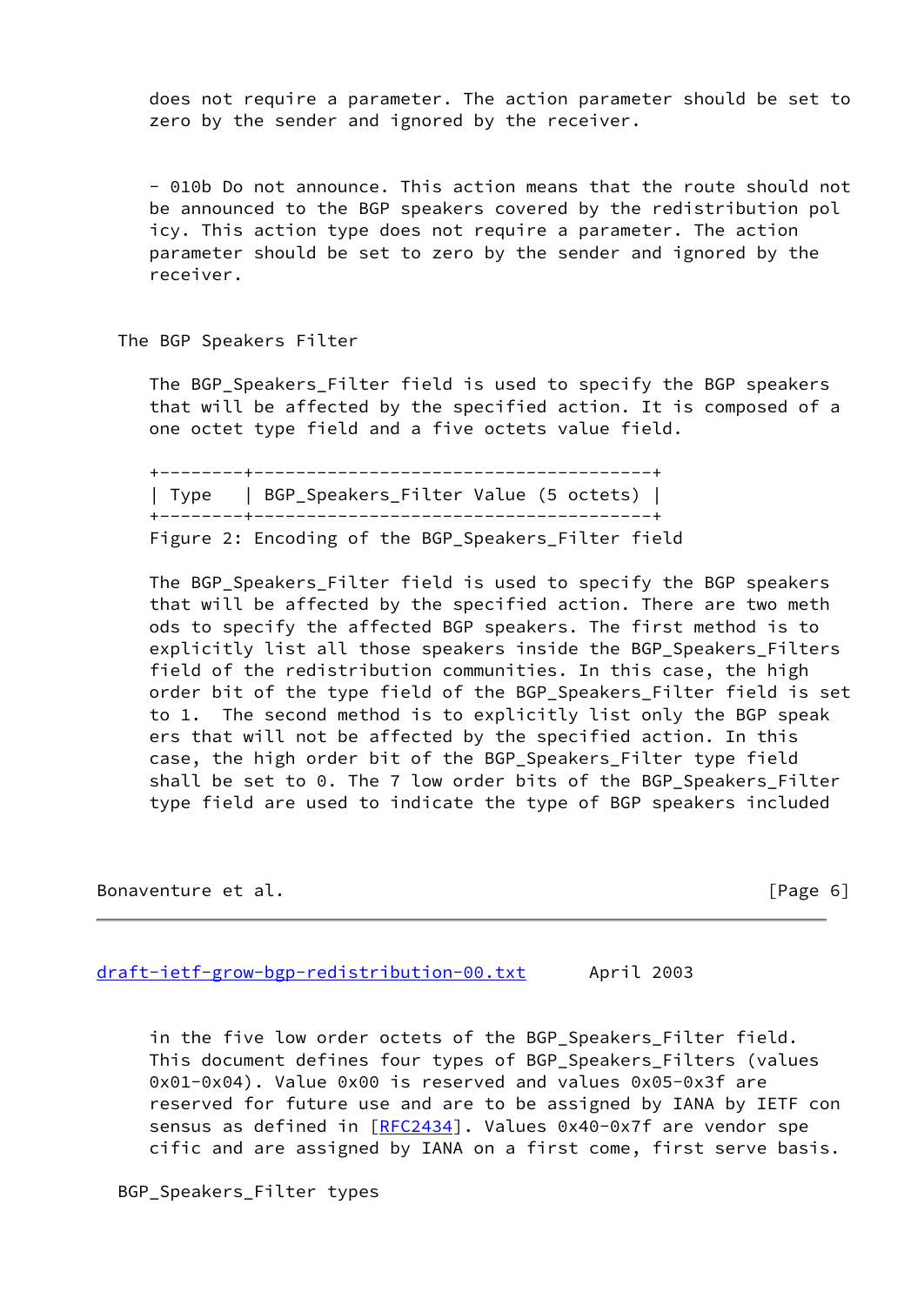- The BGP Speakers Filter value contains a two octet AS number (type 0x01)

- The BGP Speakers Filter value contains two two octet AS numbers type 0x02)

 - The BGP\_Speakers\_Filter value contains a CIDR prefix/length pair (type 0x03)

 - The BGP\_Speakers\_Filter value contains a four octets AS number (type 0x04)

 The BGP\_Speakers\_Filter value shall be encoded as follows. If this field contains a two octet AS number, the AS number shall be placed in the two low order octets. The three high order octets shall be set to zero upon transmission and ignored upon reception.

 +---------------------------+ | Must be Zero (3 octets) | +---------------------------+ AS number (2 octets) +---------------------------+

Figure 3: BGP speakers filter containing a single two octet AS number

 If the BGP\_Speakers\_Filter value contains two two octet AS numbers, one of the AS numbers should be placed in the two low order octets. The other AS number should be placed in the next two higher order octets and the last octet shall be set to zero upon transmission and ignored upon reception.

 +---------------------------+ | Must be Zero (1 octet) | +---------------------------+ | AS number A (2 octets) | +---------------------------+ AS number B (2 octets) +---------------------------+

Figure 4: BGP speakers filter containing two distinct two octet AS number

Bonaventure et al. **Example 2018** [Page 7]

[draft-ietf-grow-bgp-redistribution-00.txt](https://datatracker.ietf.org/doc/pdf/draft-ietf-grow-bgp-redistribution-00.txt) April 2003

If the BGP\_Speakers\_Filter value contains a four octet AS number,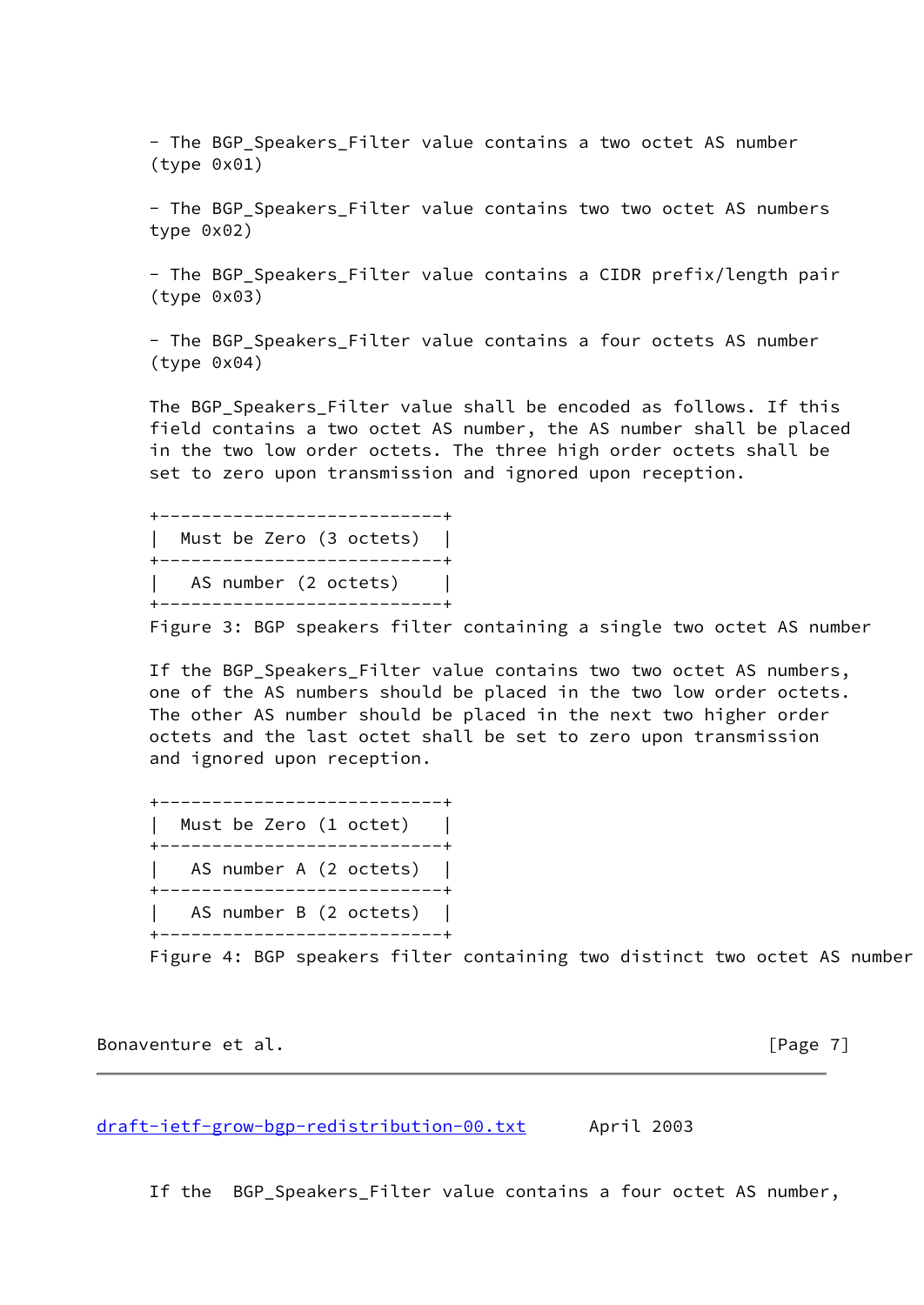the AS number shall be placed in the four low order octets. The high order octet shall be set to zero upon transmission and ignored upon reception.

 +---------------------------+ | Must be Zero (1 octet) | +---------------------------+ | AS number (4 octets) | +---------------------------+

Figure 5: BGP speakers filter containing a single four octets AS number

 If the BGP\_Speakers\_Filter value contains a CIDR prefix/length pair, it should be encoded as shown below:

|                  | ------------      |  |
|------------------|-------------------|--|
| Length (1 octet) |                   |  |
|                  | ----------        |  |
|                  | Prefix (4 octets) |  |
|                  |                   |  |

Figure 6: BGP speakers filter containing a CIDR prefix/length pair

 The Length field indicates the length in bits of the IP address prefix. A length of zero indicates a prefix that matches all IP addresses. The Prefix field contains IP address prefixes followed by enough trailing bits with a value of zero to make the end of the field fall on a four octets boundary.

## 2.2 Utilization of the redistribution communities

 A router may, depending on its policy, add one or several redistri bution communities to a route originated by itself or received from another BGP speaker over an iBGP or an eBGP session. In practice, it can be expected that the redistribution communities will often be attached by the originator of the route will as this is an attempt of the route originator to do some form of inter-domain traffic engineering. In practice, it can also be expected that most utilizations of the redistribution communities will only require to attach a small number of those communities to a given route.

 When a router attaches one or several redistribution communities to a route, it must ensure that two of the included redistribution communities do not conflict. This is necessary to ensure that the redistribution communities will be processed in a deterministic manner by the remote BGP peer. When several redistribution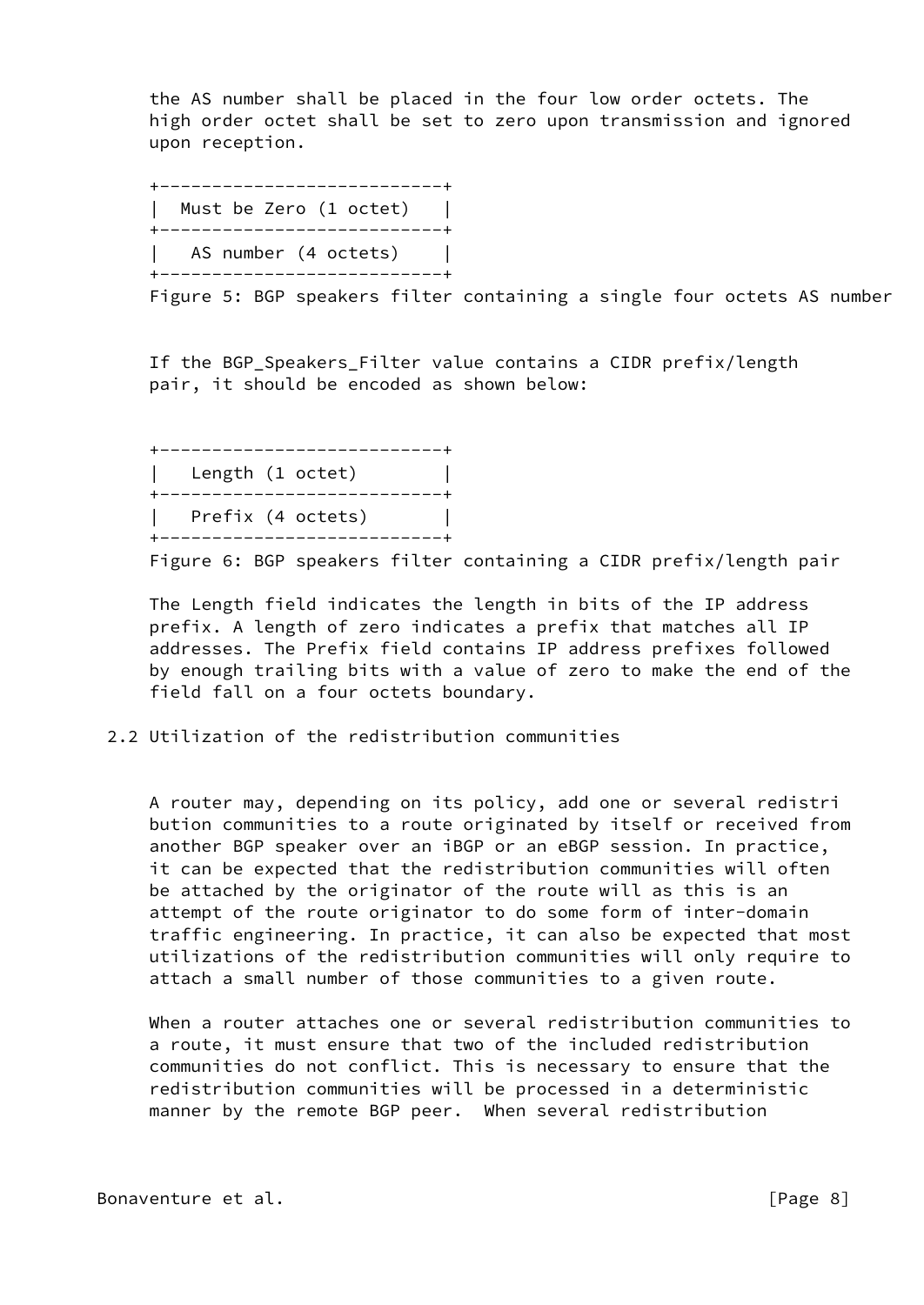communities contain the same action type and parameter, then all the BGP Speakers filters of those communities must have the same high order bit in the BGP Speakers Filter type. A BGP router that receives a route containing invalid redistribution communities for a given action type and parameter should ignore all the redistribu tion communities concerning this action type and parameter. This ignore action must be logged.

# 2.3 Operations

 This document defines the procedures to support the redistribution communities that are non-transitive extended communities of type 01TBDTBD. An implementation that understands the redistribution communities should discard and ignore upon receipt the extended communities of the form 00TBDTBD (i.e. same type as a redistribu tion community but transitive).

 The redistribution communities defined in this document only affect the redistribution of the associated route over eBGP sessions. The redistribution communities do not affect the redistribution of routes over iBGP sessions or between the sub-ASes of a confedera tion.

 When a router receives a route with redistribution communities, it should apply the operations specified by these communities when redistributing the route over eBGP sessions. Since the redistribu tion communities defined by this document are non-transitive, a router will remove the received redistribution communities when redistributing those routes over eBGP sessions. Of course, nothing prevents this router from adding its own redistribution communities to this route before redistributing it.

 A router should apply the policies defined by the redistribution communities to the routes that is has selected for advertisement from its Adj-Rib-Out based on its own policy. A route that contains redistribution communities should be processed as follows:

 First, the BGP speaker should build for each action type and param eter contained in the redistribution communities attached to the route a list of the target BGP speakers contained in the BGP\_Speak ers\_filters for this action type. In the remainder of this sec tion, we will use the wordings "an eBGP session is affected by action type x" to indicate that either of the following is true when the BGP\_Speakers\_Filters contain AS numbers: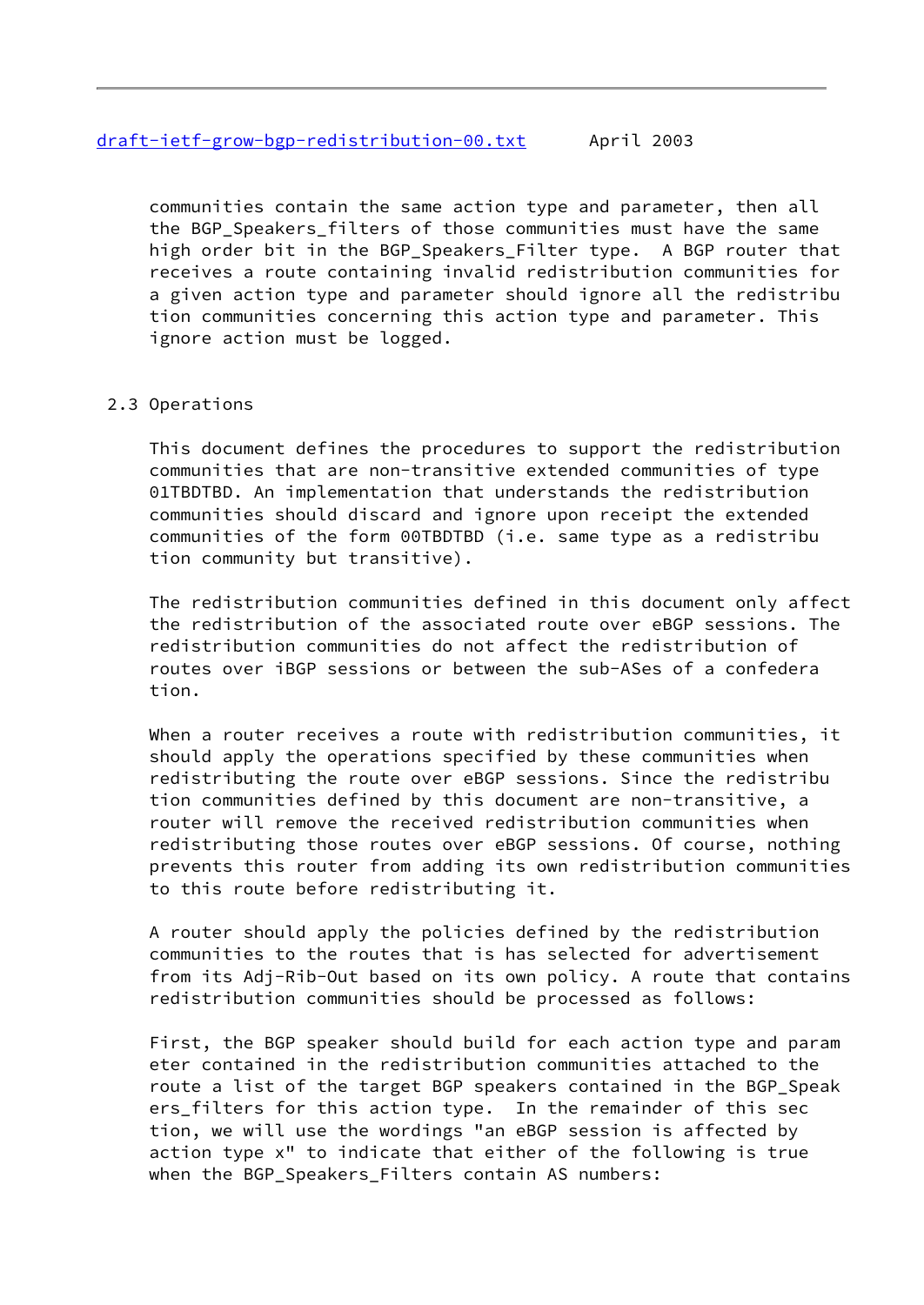#### [draft-ietf-grow-bgp-redistribution-00.txt](https://datatracker.ietf.org/doc/pdf/draft-ietf-grow-bgp-redistribution-00.txt) April 2003

 - the AS number of the remote BGP peer appears inside one of the BGP Speakers Filter of the redistribution communities with action x and the high order bit of the BGP\_Speakers\_Filter type is set to one

 - the AS number of the remote BGP peer does not appear inside any of the BGP Speakers Filter of the redistribution communities with action x and the high order bit of the BGP\_Speakers\_Filter type is set to zero

 When the BGP\_Speakers\_Filter contains a CIDR prefix/length, we will use the wordings "an eBGP session is affected by action type x" to indicate that either of the following is true:

 - the IP address of at least one of the endpoints of the eBGP ses sion belongs to the CIDR prefix specified inside one of the BGP Speakers Filter of the redistribution communities with action x and the high order bit of the BGP\_Speakers\_Filter type is set to one

 - the IP addresses of the local and the remote endpoints of the eBGP session do not belong to the CIDR prefix specified inside one of the BGP\_Speakers\_Filter of the redistribution communities with action x and the high order bit of the BGP\_Speakers\_Filter type is set to zero

 Then, when a route is about to be redistributed over an eBGP ses sion, the router first checks if this session is affected by action type "Do not announce". If this is the case, the route is not announced over this eBGP session. Otherwise, the router checks the other action types as follows.

 - If the eBGP session is affected by action type "No export" then the well-known community NO\_EXPORT is attached to the route.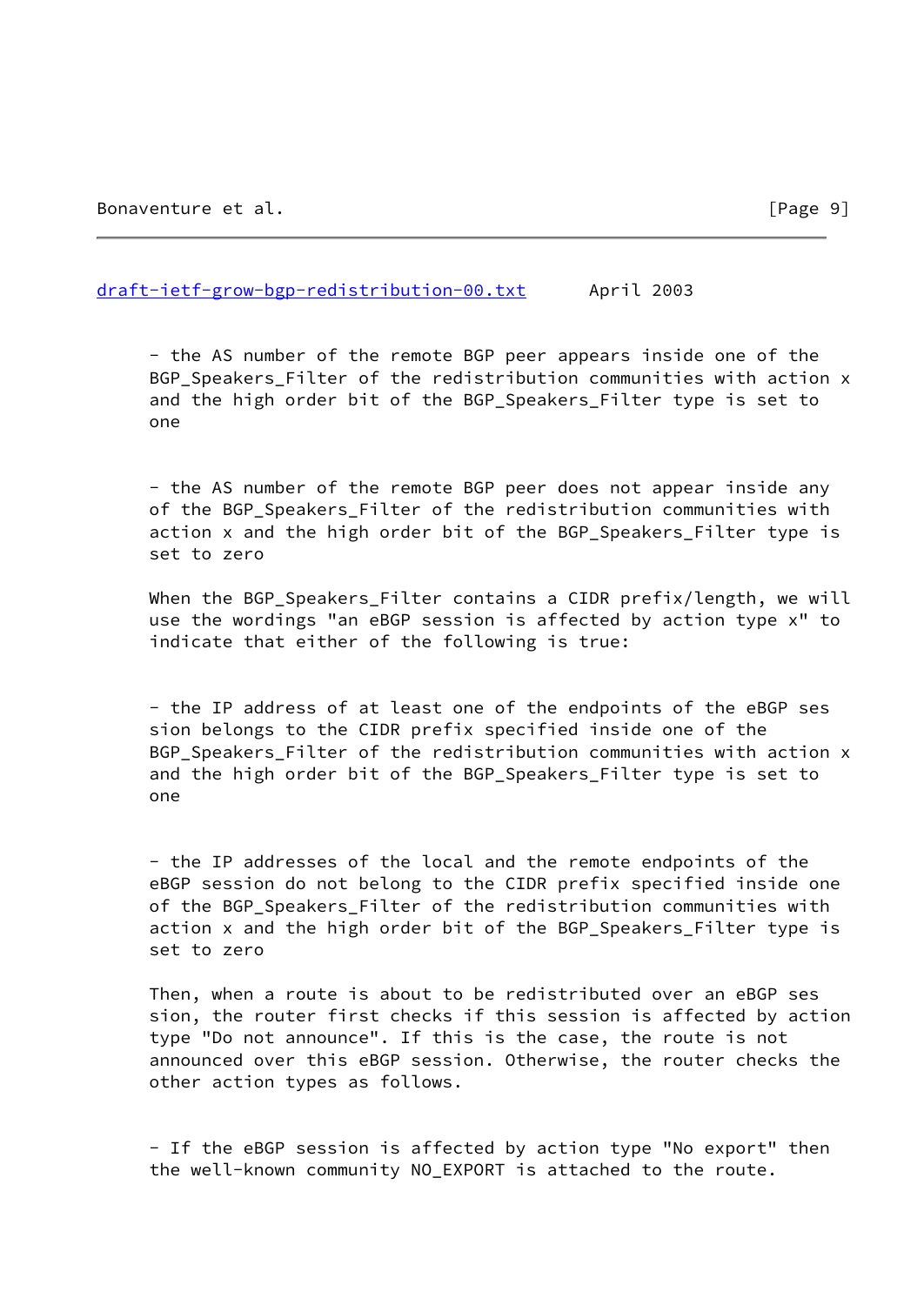- If the eBGP session is affected by one or more actions of type "Prepend", then the AS-Path of the route shall be prepended n times (with the AS number of the router redistributing the route) where n is the smallest parameter of the matched "Prepend" actions.

Otherwise the route is announced over the eBGP session.

<span id="page-11-0"></span>[2.4](#page-11-0) Filtering and precedence

Bonaventure et al. **Example 2018** [Page 10]

[draft-ietf-grow-bgp-redistribution-00.txt](https://datatracker.ietf.org/doc/pdf/draft-ietf-grow-bgp-redistribution-00.txt) April 2003

 In order to allow operators to control the implementation of their policies, a BGP implementation that supports the redistribution communities should allow the operator to determine, on a per ses sion basis whether redistribution communities are permitted or denied on this session. For example, an AS could elect to receive redistribution communities from its customers, but not on a shared cost peering session. A BGP implementation may provide additional details in the filtering of the redistribution communities, but this is implementation dependent and goes beyond this specifica tion.

 A BGP implementation that supports both the normal (extended) com munities and the redistribution communities should allow the opera tor to adjust the order in which these types of communities are processed. The default precedence should be to first process the redistribution communities before processing the other manually defined (extended) communities.

<span id="page-11-1"></span>[3](#page-11-1) IANA considerations

 This document requests the attribution of a new BGP extended commu nities type [[EXT-COM](#page-13-2)] field from IANA.

 The redistribution community contains two fields that are to be maintained by IANA. The first field is the Action type that is part of the Action octet defined in section 2.1 shall be maintained by IANA. This document defines the utilization of action types 000b - 010b ; action types 011b - 111b are reserved for future use and are to be assigned by IANA by IETF consensus as defined in [\[RFC2434](https://datatracker.ietf.org/doc/pdf/rfc2434)]. The second field are the seven low order bits of the Type octet of the BGP\_Speakers\_Filter defined in  $section 2.1$ . This document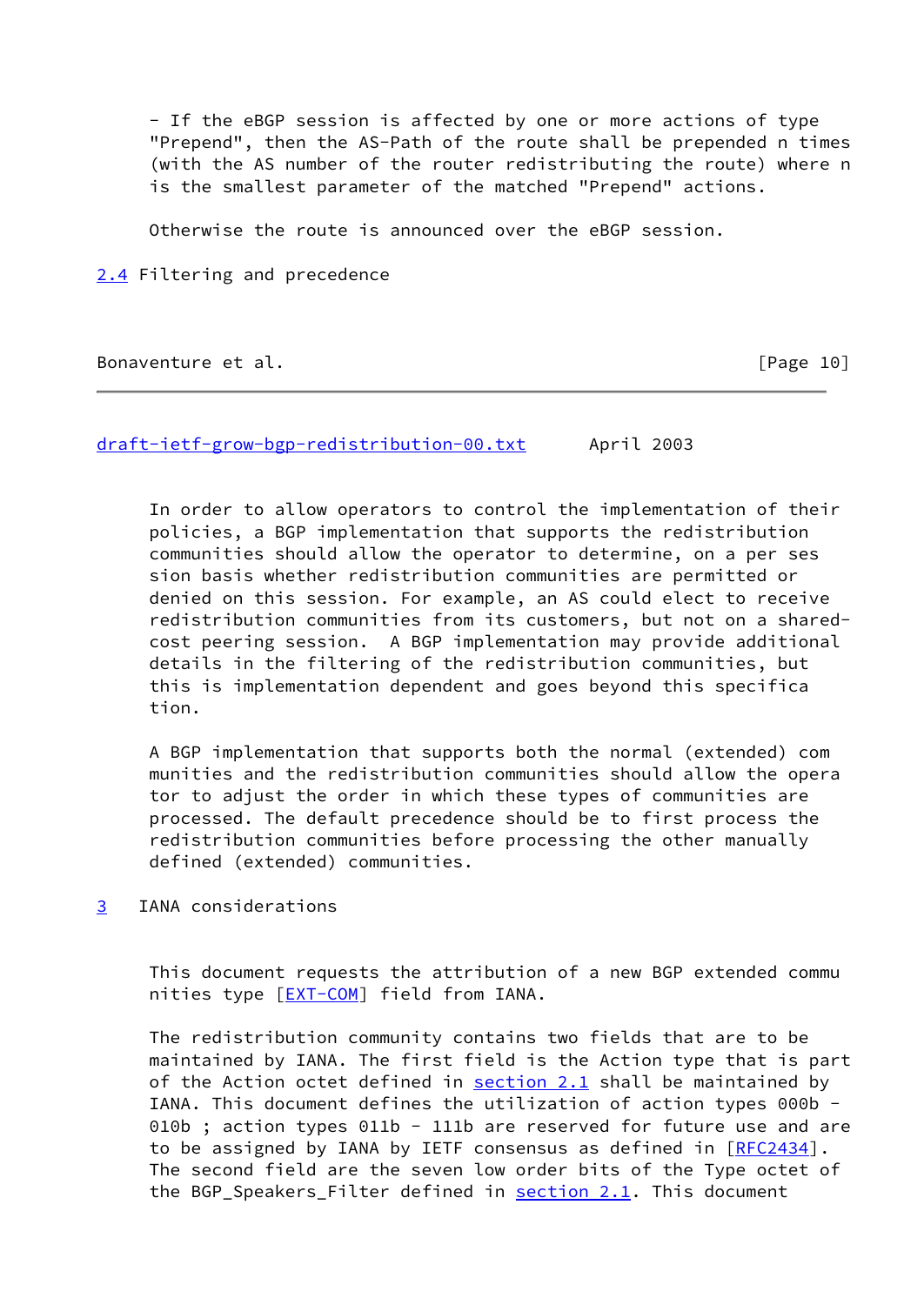defines four types of BGP Speakers Filters (values 0x01-0x04). Value 0x00 is reserved and values 0x05-0x3f are reserved for future use and are to be assigned by IANA by IETF consensus as defined in [[RFC2434](https://datatracker.ietf.org/doc/pdf/rfc2434)]. Values 0x40-0x7f are vendor specific and are assigned by IANA on a first come, first serve basis.

<span id="page-12-1"></span>[4](#page-12-1) Security considerations

 This extension to BGP does not change the underlying security issues of the extended community attribute.

<span id="page-12-2"></span>[5](#page-12-2) Conclusion

This document has proposed a new type of extended communities

#### Bonaventure et al. **Example 2018** Sonaventure et al.

## [draft-ietf-grow-bgp-redistribution-00.txt](https://datatracker.ietf.org/doc/pdf/draft-ietf-grow-bgp-redistribution-00.txt) April 2003

 called the redistribution communities. These redistribution commu nities can be used by a BGP router to influence the redistribution of some of its routes by its peers. Three types of redistribution communities have been proposed. The first type may be used to indicate that a specific route should not be announced over the specified set of eBGP sessions. The second type may be used to indicate that the attached route should only be announced with the NO\_EXPORT community over the specified set of eBGP sessions and the third type may be used to indicate that the attached route should be prepended n times when announced over the specified set of eBGP sessions.

# Acknowledgements

 This work was partially funded by the European Commission, within the ATRIUM IST project. We would like to thank Bart Peirens, Alvaro Retana and Andrew Partan for their comments.

## References

<span id="page-12-0"></span> [Halabi97] B. Halabi. Internet Routing Architectures. Cisco Press, 1997.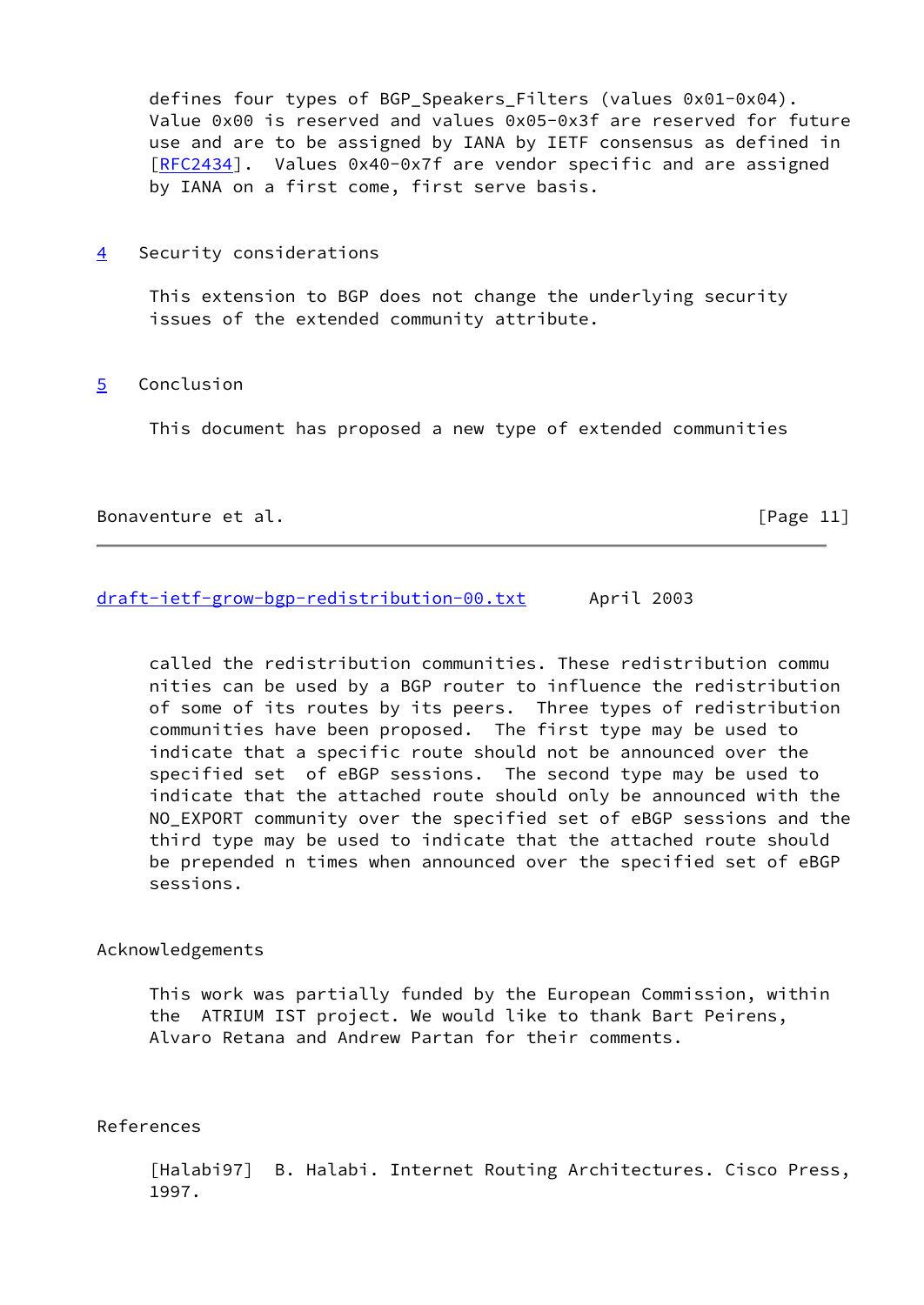<span id="page-13-1"></span> [Huston01] G. Huston. AS1221 BGP table statistics. available from <http://www.telstra.net/ops/bgp/>, 2001.

<span id="page-13-0"></span> [COM-SUR] B. Quoitin, O. Bonaventure, A survey of the utilization of the BGP community attribute, Internet draft, [draft-quoitin-bgp](https://datatracker.ietf.org/doc/pdf/draft-quoitin-bgp-comm-survey-00.txt) [comm-survey-00.txt,](https://datatracker.ietf.org/doc/pdf/draft-quoitin-bgp-comm-survey-00.txt) work in progress, February 2002

<span id="page-13-3"></span> [Quoitin02] B. Quoitin, An implementation of the BGP redistribution communities in zebra, Technical report Infonet-TR-2002-03, February 2002,<http://www.infonet.fundp.ac.be/doc/tr/Infonet-TR-2002-03.html>

<span id="page-13-2"></span> [EXT-COM] S. Sangli, D. Tappan, and Y. Rekhter. BGP extended com munities attribute. Internet draft, [draft-ietf-idr-bgp-ext-communi](https://datatracker.ietf.org/doc/pdf/draft-ietf-idr-bgp-ext-communi) ties-05.txt, work in progress, May 2002.

 [RFC2434] T. Narten, H. Alvestrand, Guidelines for Writing an IANA Considerations Section in RFCs, [RFC2434](https://datatracker.ietf.org/doc/pdf/rfc2434), October 1998

Bonaventure et al. **Example 20** and EPage 12]

[draft-ietf-grow-bgp-redistribution-00.txt](https://datatracker.ietf.org/doc/pdf/draft-ietf-grow-bgp-redistribution-00.txt) April 2003

Authors' Addresses

 Olivier Bonaventure, Dept. Computing Science and Engineering Universite catholique de Louvain (UCL) Place Sainte-Barbe, 2, B-1348 Louvain-la-Neuve (Belgium) Email: Olivier.Bonaventure@info.fundp.ac.be URL : <http://www.info.ucl.ac.be/people/OBO>

 Bruno Quoitin Infonet group (FUNDP) Rue Grandgagnage 21 B-5000 Namur Email: Bruno.Quoitin@info.fundp.ac.be URL : <http://www.infonet.fundp.ac.be>

 Stefaan De Cnodder Alcatel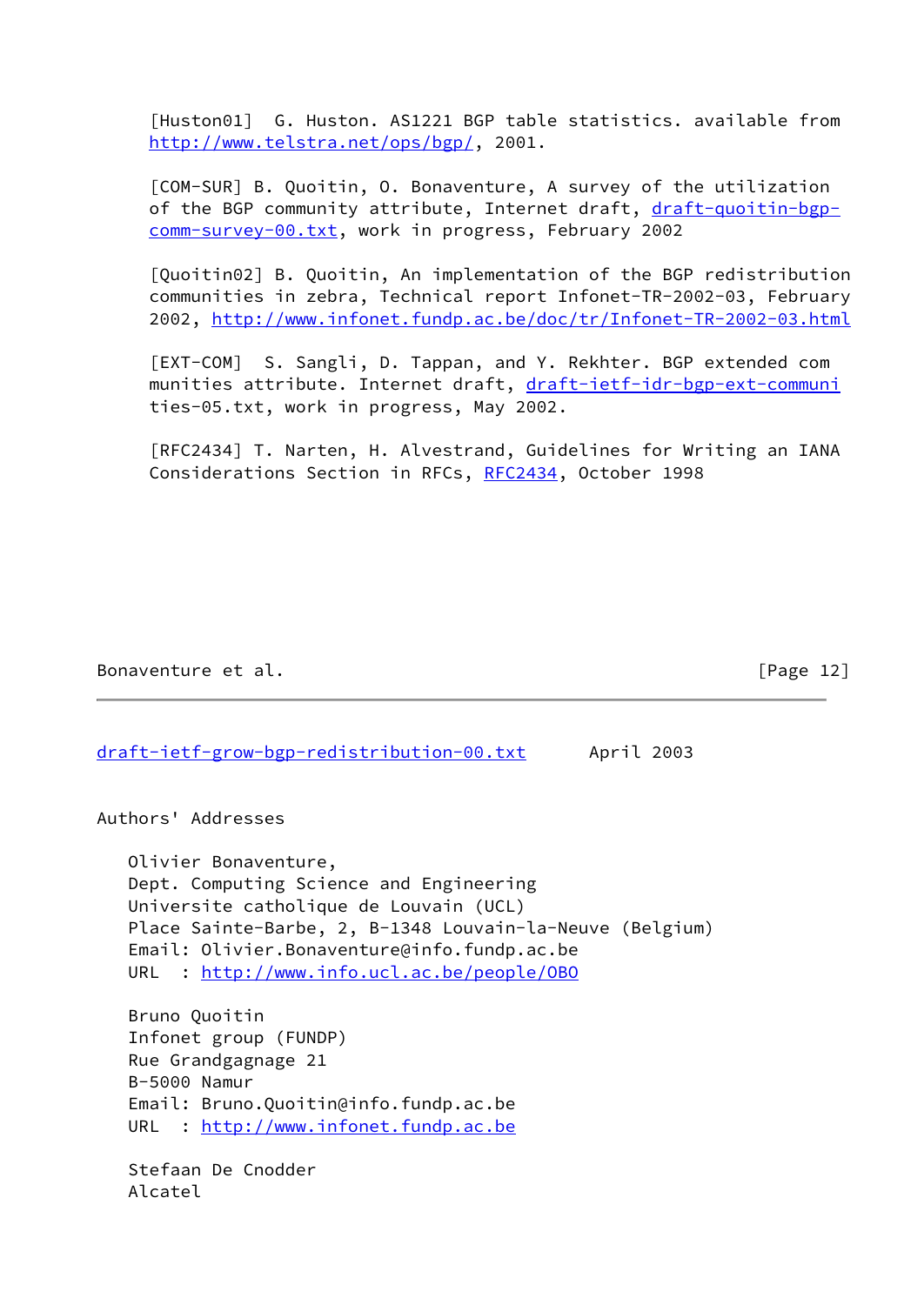Francis Wellesplein 1 B-2018 Antwerp, Belgium Email: stefaan.de cnodder@alcatel.be

 Jeffrey Haas NextHop Technologies Email: jhaas@nexthop.com

 Russ White Cisco Systems Email: ruwhite@cisco.com

Full Copyright Statement

Copyright (C) The Internet Society (2002). All Rights Reserved.

 This document and translations of it may be copied and furnished to others, and derivative works that comment on or otherwise explain it or assist in its implementation may be prepared, copied, published and distributed, in whole or in part, without restriction of any kind, provided that the above copyright notice and this paragraph are included on all such copies and derivative works. However, this doc ument itself may not be modified in any way, such as by removing the copyright notice or references to the Internet Society or other Internet organizations, except as needed for the purpose of develop ing Internet standards in which case the procedures for copyrights defined in the Internet Standards process must be followed, or as required to translate it into languages other than English.

Bonaventure et al. [Page 13]

[draft-ietf-grow-bgp-redistribution-00.txt](https://datatracker.ietf.org/doc/pdf/draft-ietf-grow-bgp-redistribution-00.txt) April 2003

 The limited permissions granted above are perpetual and will not be revoked by the Internet Society or its successors or assigns.

 This document and the information contained herein is provided on an "AS IS" basis and THE INTERNET SOCIETY AND THE INTERNET ENGINEERING TASK FORCE DISCLAIMS ALL WARRANTIES, EXPRESS OR IMPLIED, INCLUDING BUT NOT LIMITED TO ANY WARRANTY THAT THE USE OF THE INFORMATION HEREIN WILL NOT INFRINGE ANY RIGHTS OR ANY IMPLIED WARRANTIES OF MER- CHANTABILITY OR FITNESS FOR A PARTICULAR PURPOSE.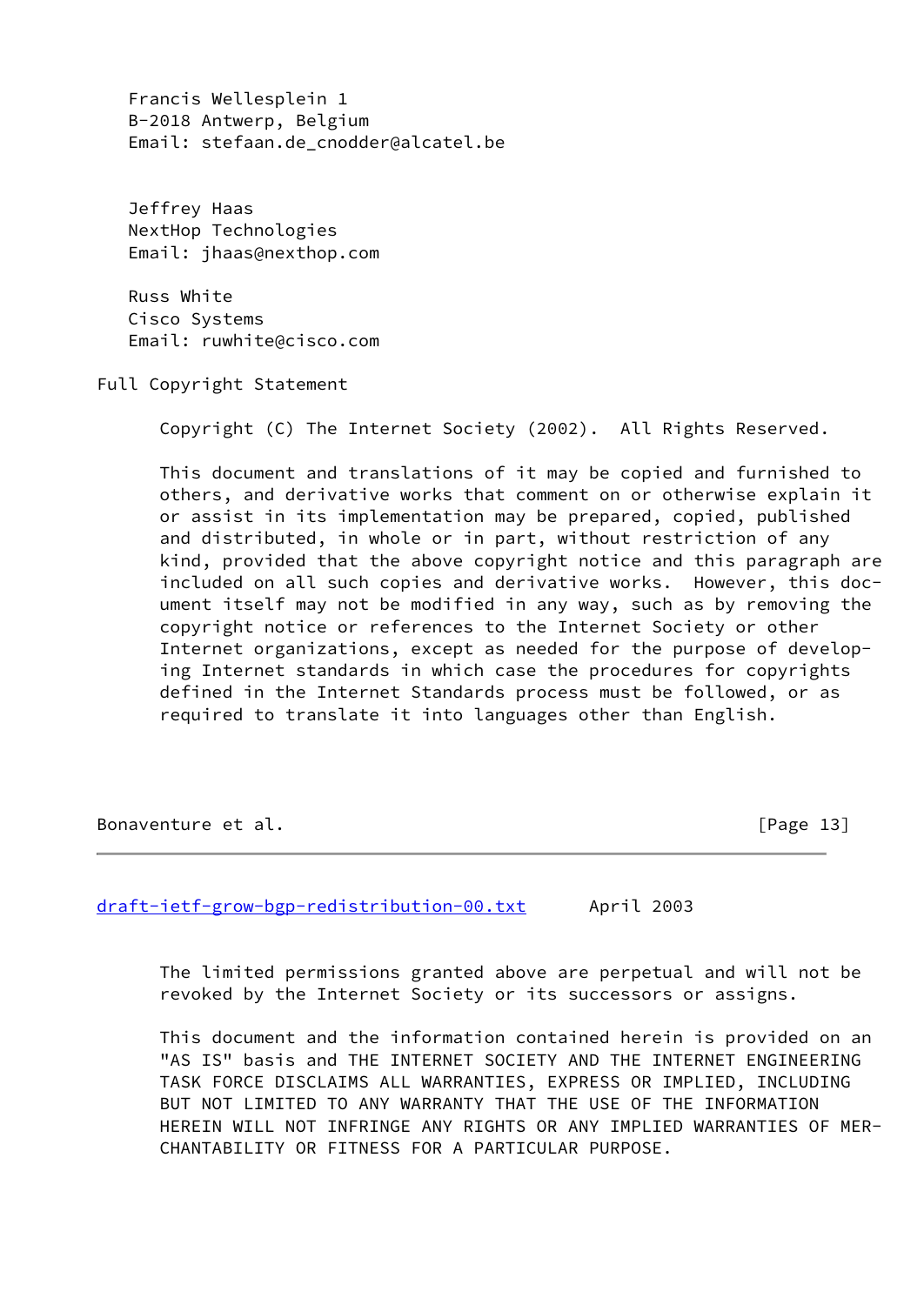Bonaventure et al. **Example 2018** [Page 14]

[draft-ietf-grow-bgp-redistribution-00.txt](https://datatracker.ietf.org/doc/pdf/draft-ietf-grow-bgp-redistribution-00.txt) April 2003

Appendix 1 Simple example

 The redistribution communities defined in this document can be used in two different ways. A first possible solution would be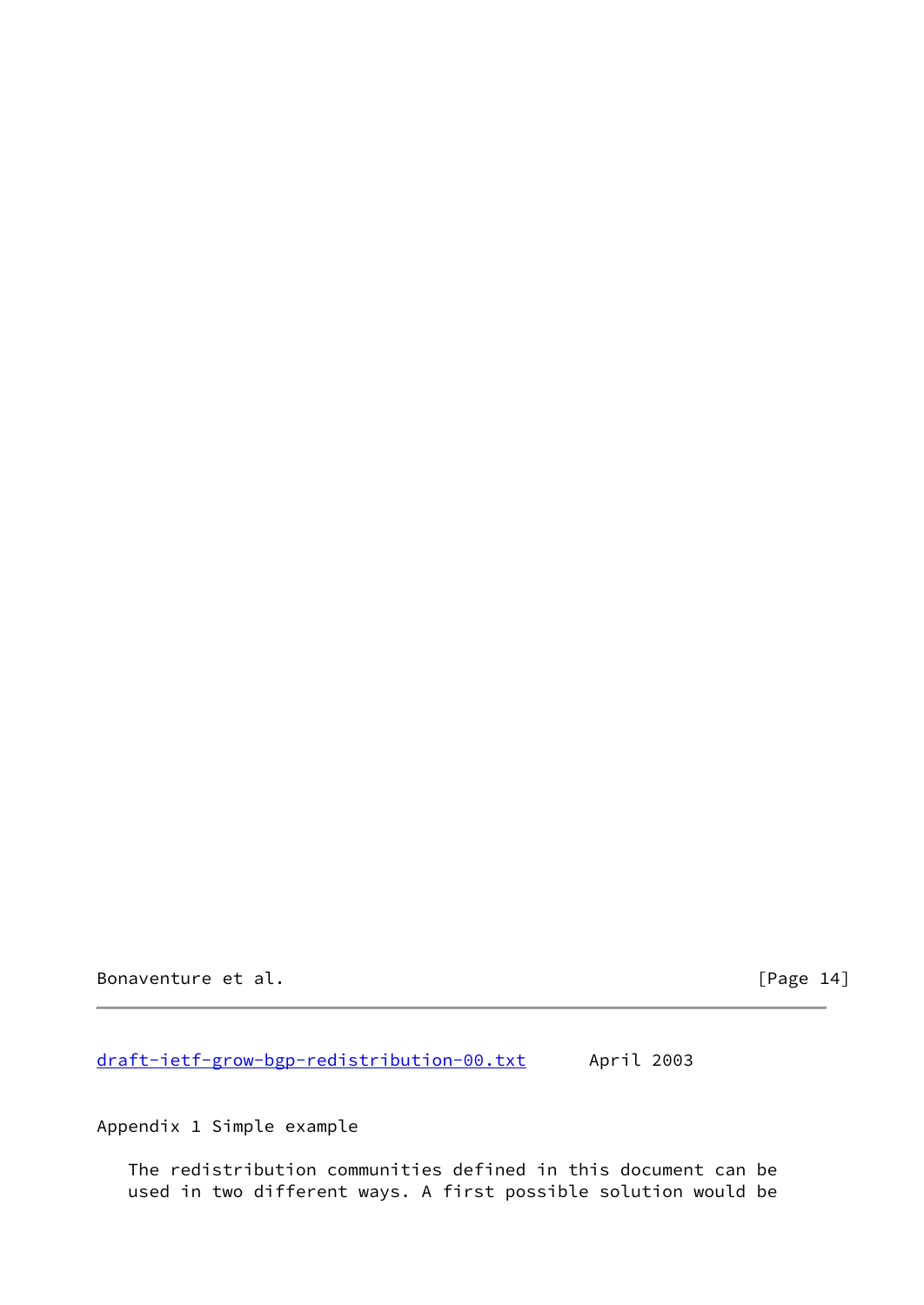to rely on the existing support for the extended communities in BGP implementations and to manually configure the redistribution communities defined in this document. This solution could be used today by ISPs to support the redistribution communities (or a subset of those communities) defined in this document instead on defining special community values in their community space and advertising them in the routing registries.

 To illustrate a possible configuration with an existing BGP implementation supporting the extended communities, we use a syntax similar to the syntax used by zebra. Let us assume that one route from AS3 has two peerings: one peering with AS2 and one peering with AS1. The configuration below shows how AS3's router could be configured to support the redistribution communities defined in this document. In the configuration in figure A, we show each extended community in hex format for readability reasons and only consider a subset of the redistribution communities. Figure A shows how AS3 would configure its routers to allow to request that a route announced to AS1 would be prepended n times before being announced and to request that a specific route would not be announced to AS2.

```
 router bgp 3
      neighbor 172.17.1.1 remote-as 1
      neighbor 172.17.1.1 route-map prepend1_as1 out
      neighbor 172.17.1.2 remote-as 2
      neighbor 172.17.1.2 route-map do_not_announce_as2 out
   ! Extended community list
   ! --------------------------
   ! action "prepend x times"
   ! filter "include AS1"
   !
   ip extcommunity-list 1 permit 0x4401810000000001
   ip extcommunity-list 2 permit 0x4402810000000001
   ip extcommunity-list 3 permit 0x4403810000000001
   ip extcommunity-list 4 permit 0x4404810000000001
   !
   ! Route-maps
   ! --------------------------
   ! action "prepend x times"
   ! filter "include AS1"
!
   route-map prepend_as1 permit 10
    match extcommunity 1
```
Bonaventure et al. **Example 2018** [Page 15]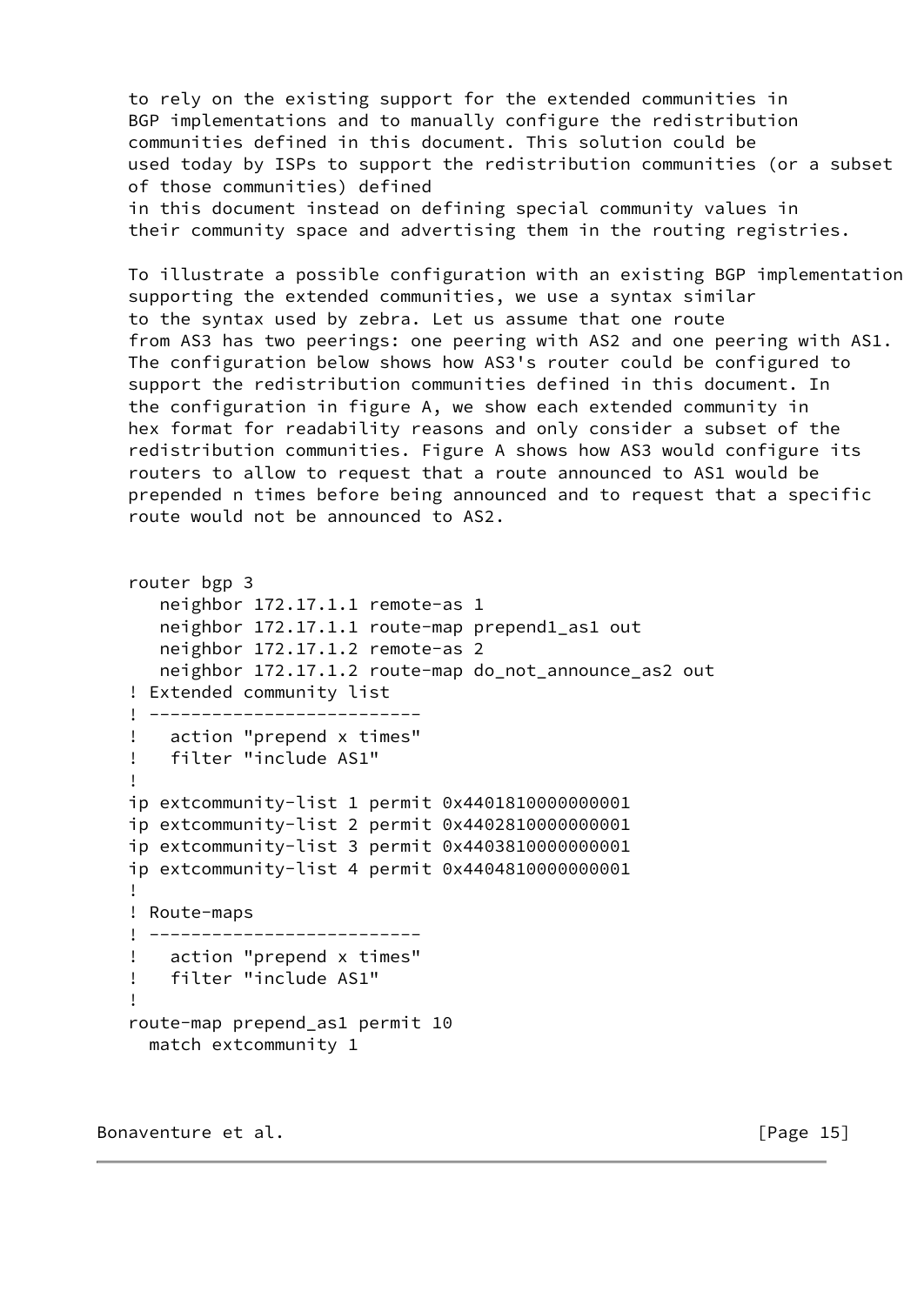```
 set as-path prepend 1
   !
   route-map prepend_as1 permit 20
     match extcommunity 2
     set as-path prepend 2
   !
   route-map prepend_as1 permit 30
     match extcommunity 3
     set as-path prepend 3
   !
   route-map prepend_as1 permit 40
     match extcommunity 4
     set as-path prepend 4
   !
   ! Extended community list
   ! --------------------------
   ! action "do not announce"
   ! filter "include AS2"
!
   ip extcommunity-list 5 permit 0x4410810000000002
!
   route-map do_not_announce_as2 deny 10
     match extcommunity 5
!
  Figure A: Sample configuration
```
 For a router with a small number of peers, such a manual configura tion of the redistribution communities is possible. However, if the routers has many peers, the required configuration file may become very large, especially if one wants to fully support all the redis tribution communities defined in this document. In this case, a bet ter solution is to rely on a direct support for the redistribution communities inside the BGP implementation itself as discussed in [\[Quoitin02](#page-13-3)]. With a BGP implementation supporting directly the redis tribution communities, a few lines of configuration will be suffi cient to enable or disable some or all of the redistribution communi ties for each peer.